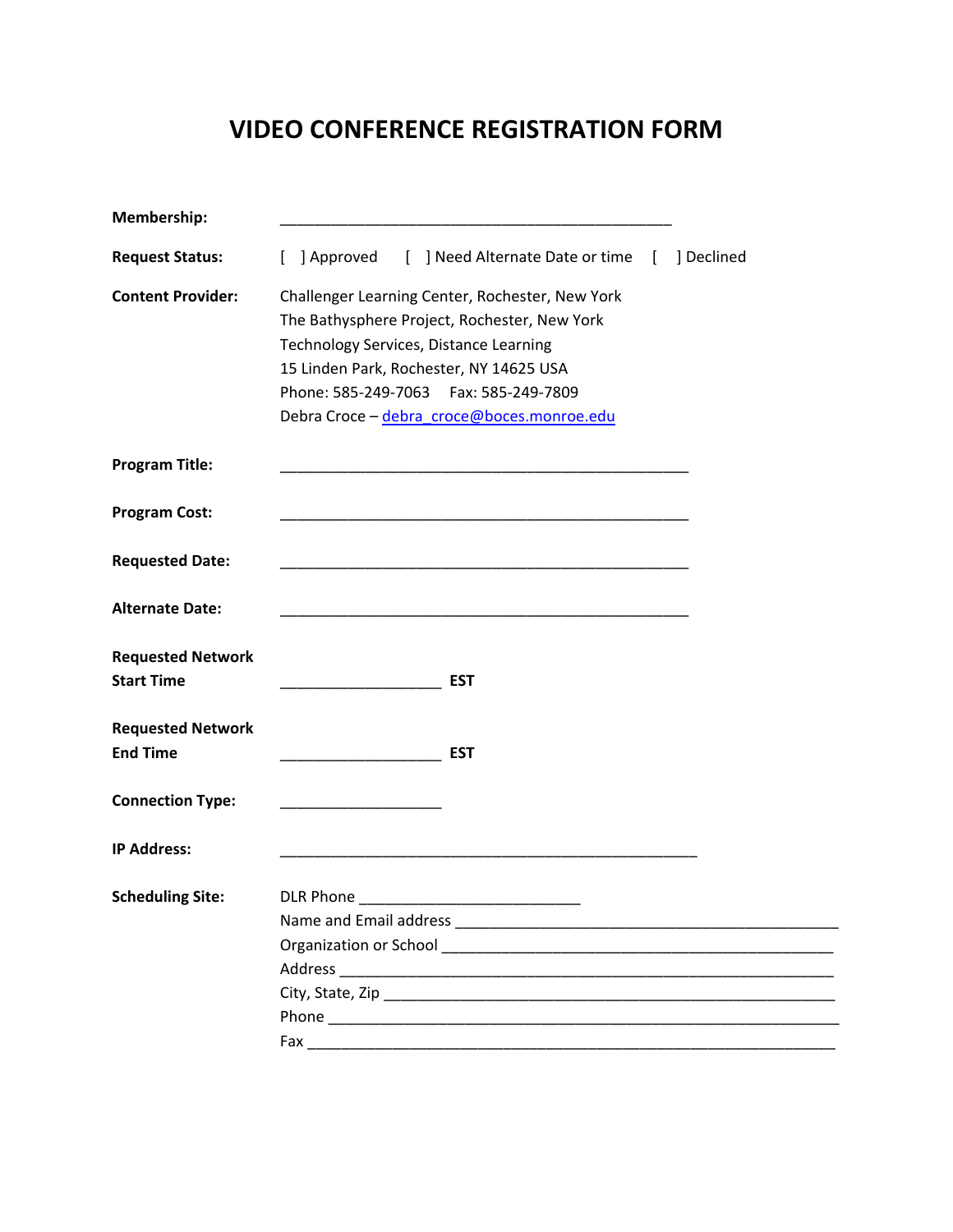| <b>Person to Receive</b><br><b>Program Materials:</b>        |                                                                                                                        |
|--------------------------------------------------------------|------------------------------------------------------------------------------------------------------------------------|
| <b>Science Kit Request:</b><br>(additional \$125)            | [ ] Yes [ ] No (if Yes, please supply address to ship kit, no PO boxes please)                                         |
| <b>Contact Person who</b><br><b>Requested Program</b>        |                                                                                                                        |
| <b>Grade Level or</b><br><b>Type of Audience</b>             |                                                                                                                        |
| <b>Number of</b><br><b>Participants</b>                      | <u> 1990 - Johann John Stone, markin film ar yn y sefydlu yn y sefydlu yn y sefydlu y sefydlu yn y sefydlu y sefyd</u> |
| <b>Additional information</b><br><b>For Content Provider</b> |                                                                                                                        |
|                                                              |                                                                                                                        |
|                                                              | <u> 1989 - Johann John Harry Harry Harry Harry Harry Harry Harry Harry Harry Harry Harry Harry Harry Harry Harry</u>   |
|                                                              |                                                                                                                        |
| <b>Site Certification</b>                                    |                                                                                                                        |